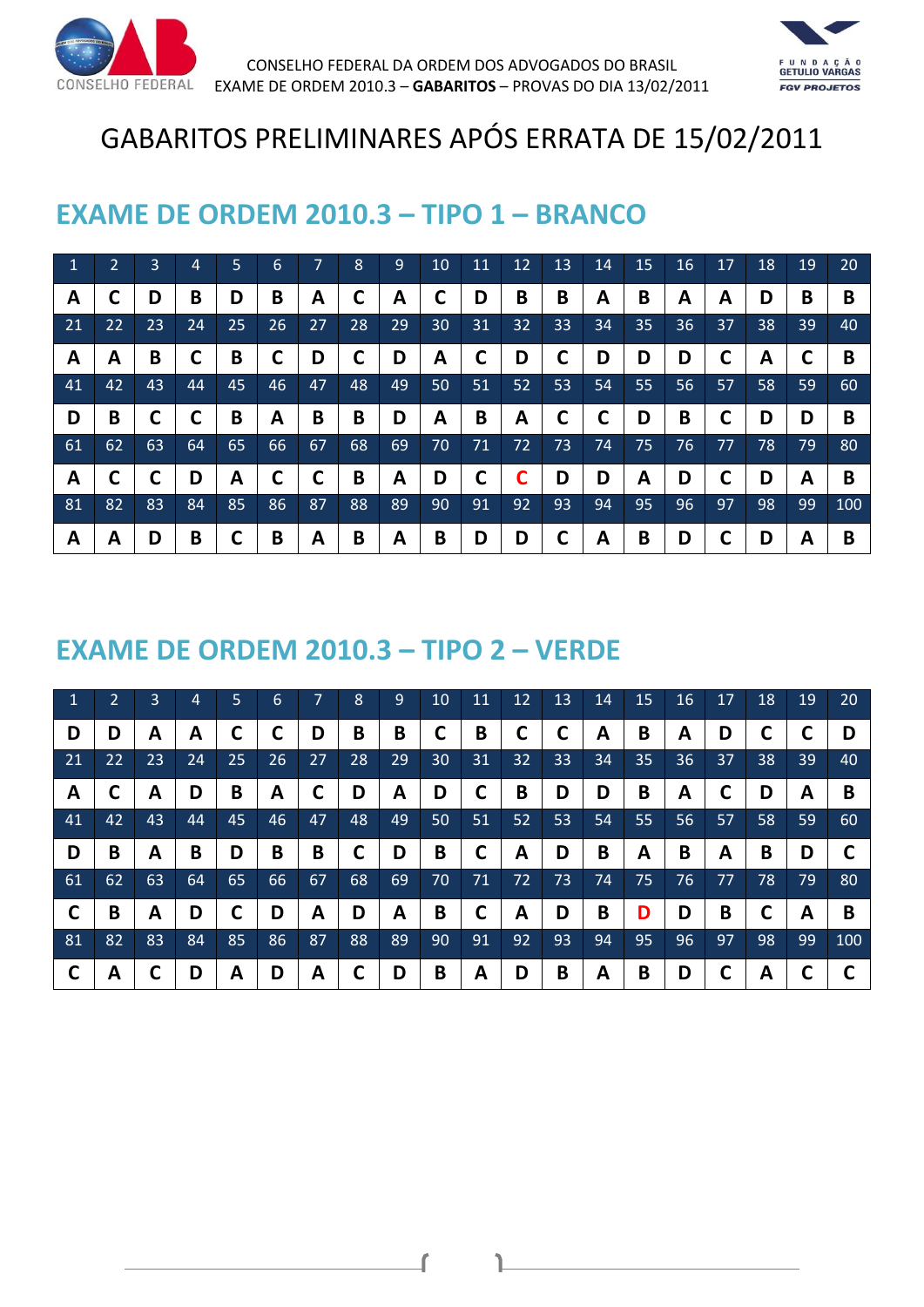



## **EXAME DE ORDEM 2010.3 – TIPO 3 – AMARELO**

| 1  | $\overline{2}$ | 3  | 4  | 5  | 6  | 7  | 8  | 9  | 10 | 11 | 12 | 13 | 14 | 15 | 16 | 17 | 18 | 19 | 20  |
|----|----------------|----|----|----|----|----|----|----|----|----|----|----|----|----|----|----|----|----|-----|
| A  |                | B  | А  | D  | A  | B  | D  |    | А  | D  | A  | B  | D  | B  | B  | A  |    | A  | B   |
| 21 | 22             | 23 | 24 | 25 | 26 | 27 | 28 | 29 | 30 | 31 | 32 | 33 | 34 | 35 | 36 | 37 | 38 | 39 | 40  |
| C  | A              | А  | D  | B  | B  | Α  | B  | A  | B  | А  | D  | D  | A  | A  | B  |    | B  | D  | B   |
| 41 | 42             | 43 | 44 | 45 | 46 | 47 | 48 | 49 | 50 | 51 | 52 | 53 | 54 | 55 | 56 | 57 | 58 | 59 | 60  |
|    |                |    |    |    |    |    |    |    |    |    |    |    |    |    |    |    |    |    |     |
| D  | B              | D  | А  | D  | D  | С  | D  | D  |    | А  |    | D  | С  | A  | B  | B  | D  | B  | A   |
| 61 | 62             | 63 | 64 | 65 | 66 | 67 | 68 | 69 | 70 | 71 | 72 | 73 | 74 | 75 | 76 | 77 | 78 | 79 | 80  |
| A  | D              | B  | D  |    | D  | D  | A  | A  |    | А  |    | B  | A  |    | A  | B  |    | D  | B   |
| 81 | 82             | 83 | 84 | 85 | 86 | 87 | 88 | 89 | 90 | 91 | 92 | 93 | 94 | 95 | 96 | 97 | 98 | 99 | 100 |

## **EXAME DE ORDEM 2010.3 – TIPO 4 – AZUL**

| $\blacktriangleleft$ | $\overline{2}$ | 3  | 4  | 5  | 6  | $\overline{7}$ | 8  | 9  | 10 | 11 | 12 | 13 | 14 | 15     | 16 | 17 | 18 | 19 | 20  |
|----------------------|----------------|----|----|----|----|----------------|----|----|----|----|----|----|----|--------|----|----|----|----|-----|
| B                    | B              |    | D  | ╰  | D  | A              | B  | L  | B  | D  | B  | Α  | L  | B      | D  |    | B  |    | A   |
| 21                   | 22             | 23 | 24 | 25 | 26 | 27             | 28 | 29 | 30 | 31 | 32 | 33 | 34 | 35     | 36 | 37 | 38 | 39 | 40  |
| D                    | B              | D  | А  | D  | D  |                | B  | D  | A  | D  | A  | С  |    |        | D  | A  | D  | A  | D   |
| 41                   | 42             | 43 | 44 | 45 | 46 | 47             | 48 | 49 | 50 | 51 | 52 | 53 | 54 | 55     | 56 | 57 | 58 | 59 | 60  |
|                      |                |    |    |    |    |                |    |    |    |    |    |    |    |        |    |    |    |    |     |
| $\mathsf{C}$         | A              | D  | A  | ┍  | A  | B              | ◠  | B  |    | А  | D  | A  | B  | С      | A  | A  | А  | A  | C   |
| 61                   | 62             | 63 | 64 | 65 | 66 | 67             | 68 | 69 | 70 | 71 | 72 | 73 | 74 | 75     | 76 | 77 | 78 | 79 | 80  |
| C                    | D              | B  | ┍  | D  | С  | D              | D  | A  | D  | А  |    | B  | A  | ◚<br>L | A  | А  | B  | B  |     |
| -81                  | 82             | 83 | 84 | 85 | 86 | 87             | 88 | 89 | 90 | 91 | 92 | 93 | 94 | 95     | 96 | 97 | 98 | 99 | 100 |